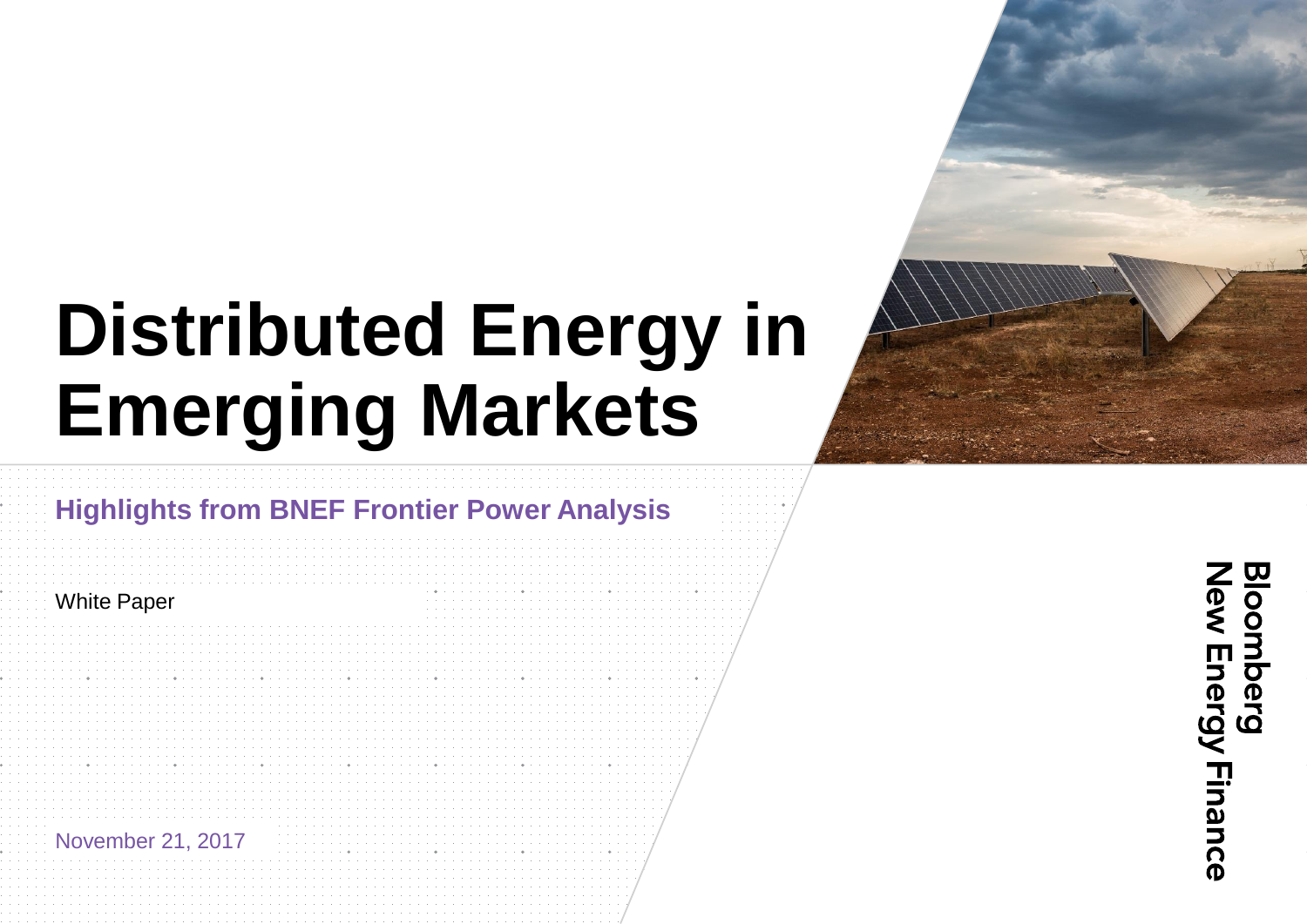### **Contents**

| The big picture                | 4               |
|--------------------------------|-----------------|
| Weak and unreliable grid areas | 9               |
| Distributed infrastructure     | 13 <sup>°</sup> |
| The next billion consumers     | 16              |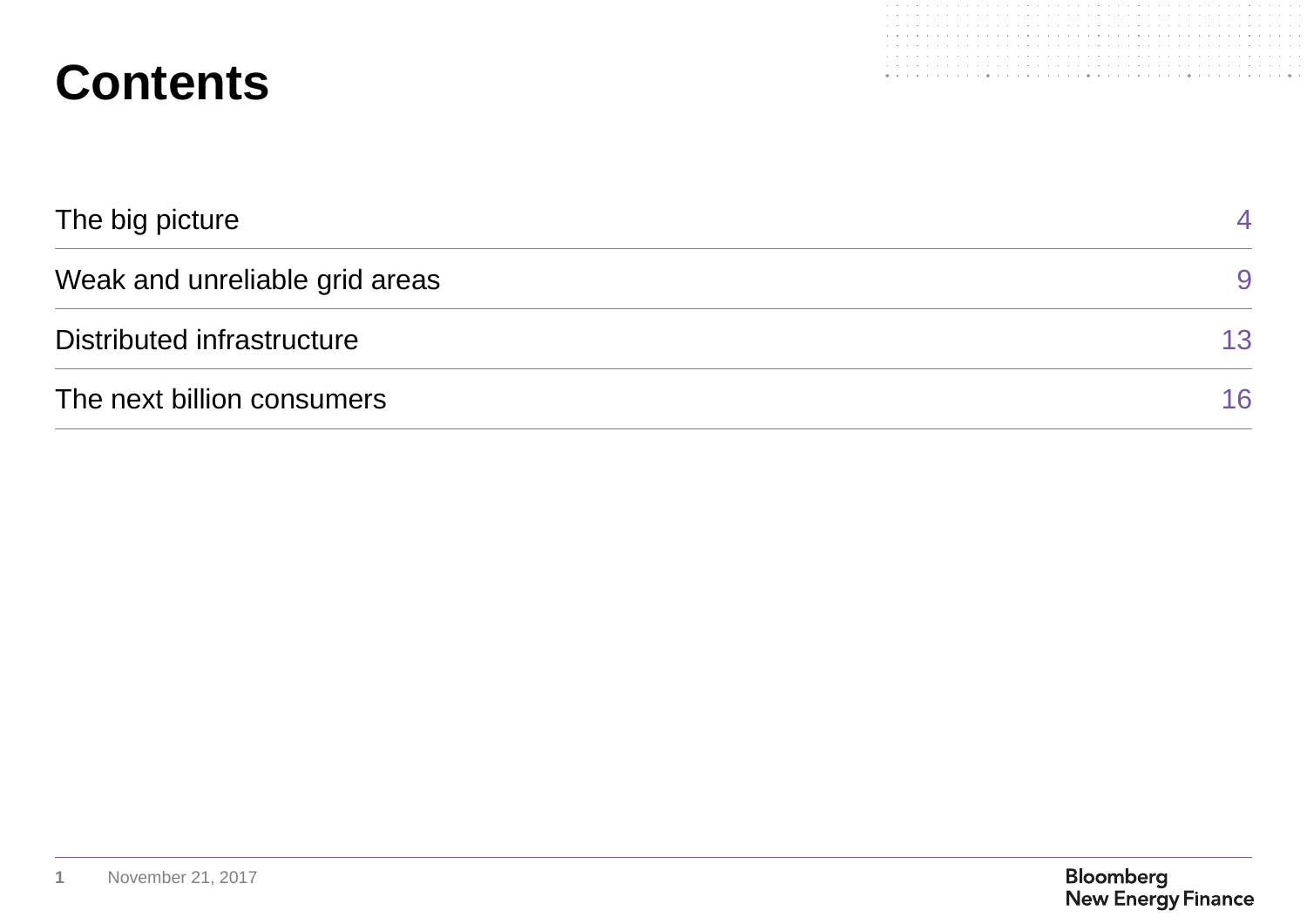### **Summary**

Advances in distributed technologies at the frontiers of today's energy system can now provide power where the traditional grid is nonexistent, inadequate, expensive or too distant for connection. These technologies, and the innovative business models that deploy them, can deliver not just energy but also economic opportunities to the two billion people not reliably served by the energy industry today.

But where exactly are the opportunities? Who are the leaders in the sector? Which markets are they likely to capture?

This report summarizes the highlights from Bloomberg New Energy Finance's research on the topic undertaken in the last year.

#### **The big picture**

- [Non-OECD countries now buy most solar panels from China](#page-5-0)
- [It takes less energy to power the next billion than to run Malaysia](#page-6-0)
- [Distributed systems don't need to be cheaper, just ready sooner](#page-7-0)
- [The largest solar deal in Africa this year was off the grid](#page-8-0)

#### **Weak and unreliable grid areas**

- [Distributed energy outside the OECD is a \\$40 billion industry](#page-10-0)
- [India made major strides towards 24/7 power](#page-10-0)
- [Solar can shield African businesses from price increases](#page-12-0)

#### **Distributed infrastructure**

- [Solar and storage make sense for telecoms](#page-19-0)
- [Powering agriculture has a lot of potential, but little track record](#page-20-0)

# 1.5 million you-go solar kits

\$40 **billion** Estimated spend on diesel fuel

**0.7-1.0GW** Estimated small-scale solar in

emerging markets (excl. China)

#### **The next billion consumers**

- [The richest 20% of micro-grid consumers buy most of the power](#page-10-0)
- [Cheap smartphones create demand for solar chargers](#page-11-0)
- [Pay-as-you-go solar uptake roughly doubled every year](#page-12-0)
- [Unexpected partnerships are seeking to power the next billion](#page-13-0)

Distributed energy, led by PV and storage, is starting to become a notable force in several developing countries and remote regions. Most traction to date has been in niche applications such as telecom towers, agriculture and solar home systems. We expect interest in hybridizing existing diesel power generation with solar to increase in the next few years.

**2** November 21, 2017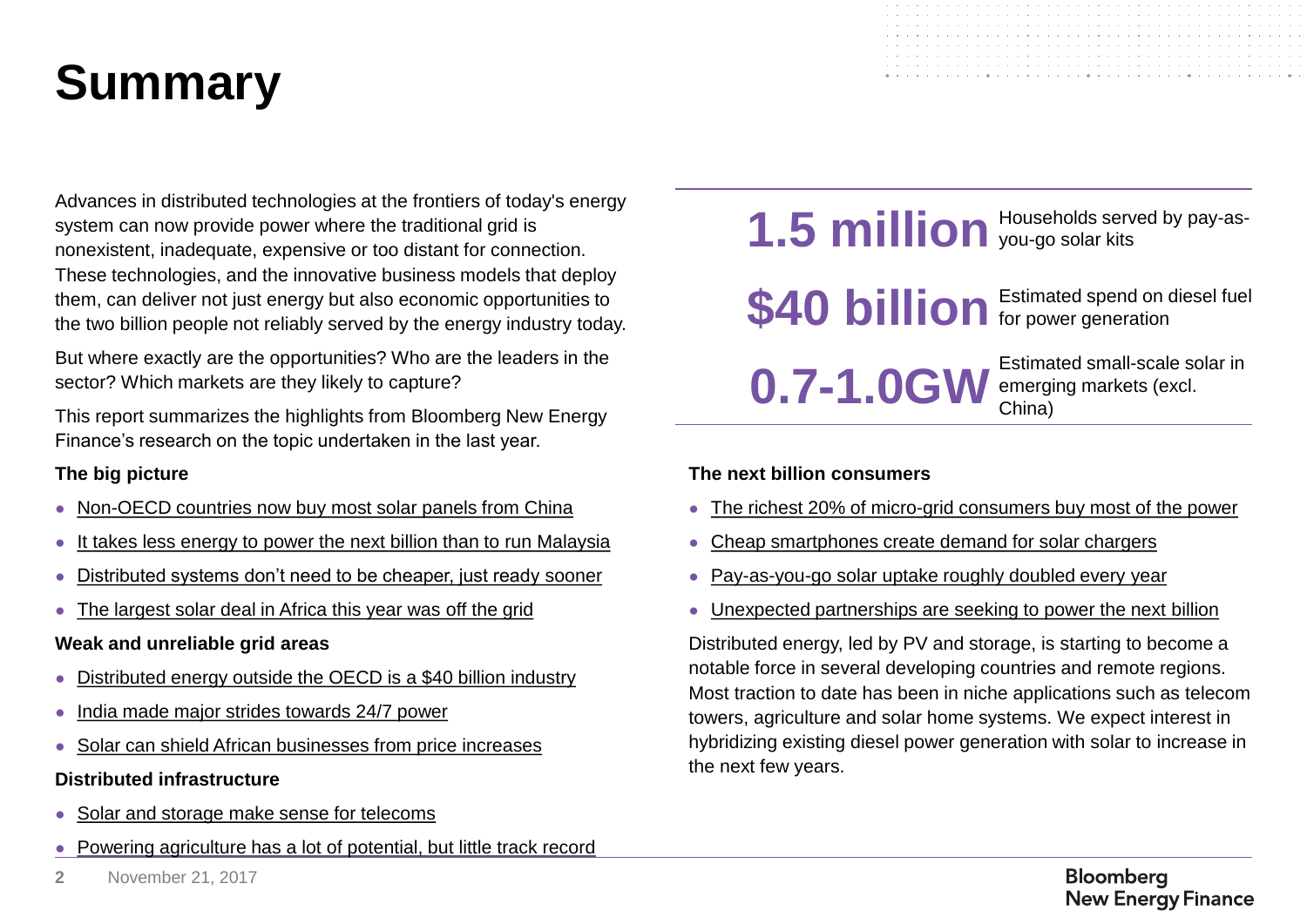### **Research scope for BNEF Frontier Power**

*'Distributed energy in remote areas and frontier markets'*



Commercial and industrial on-site generation

Distribution grid extensions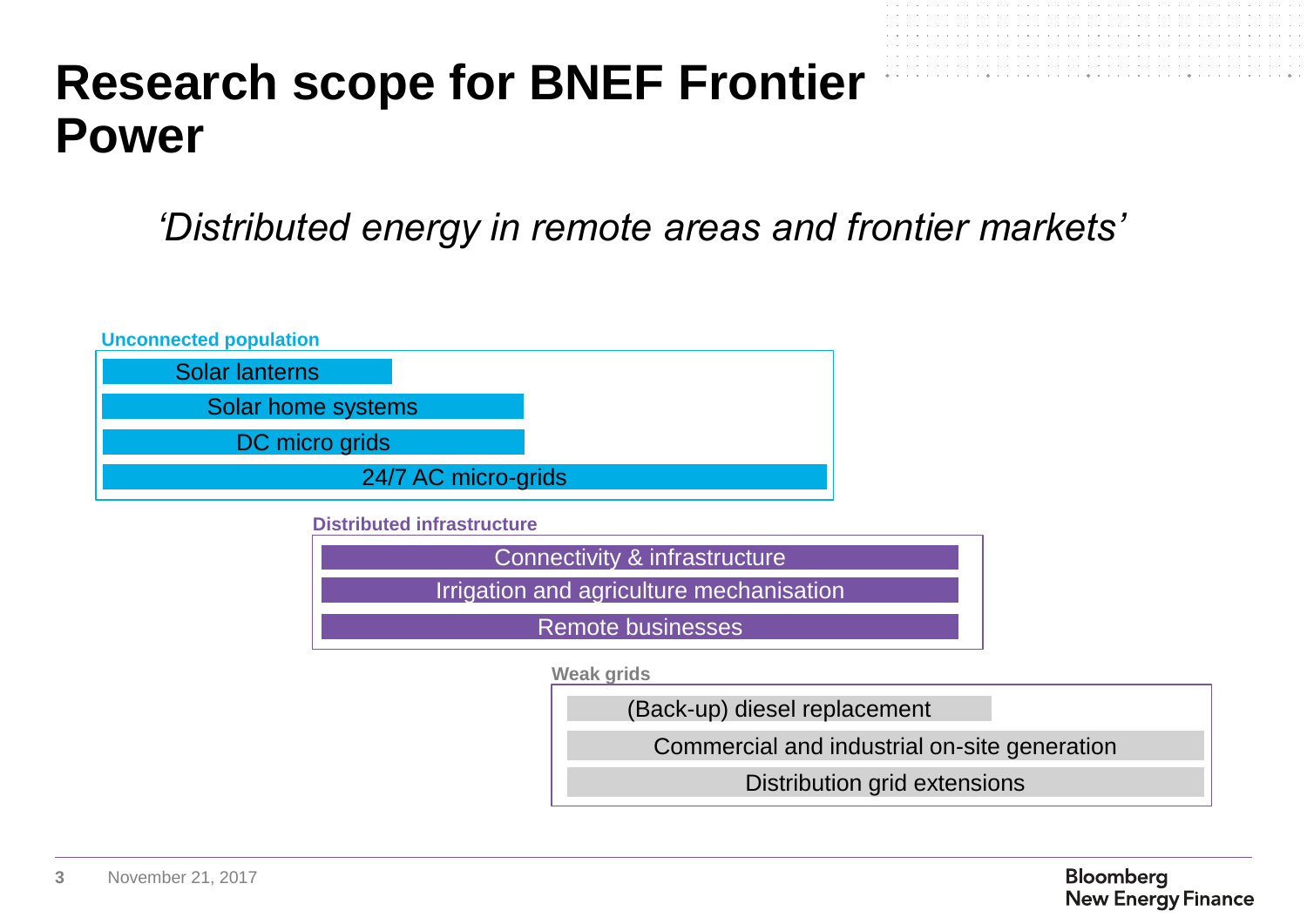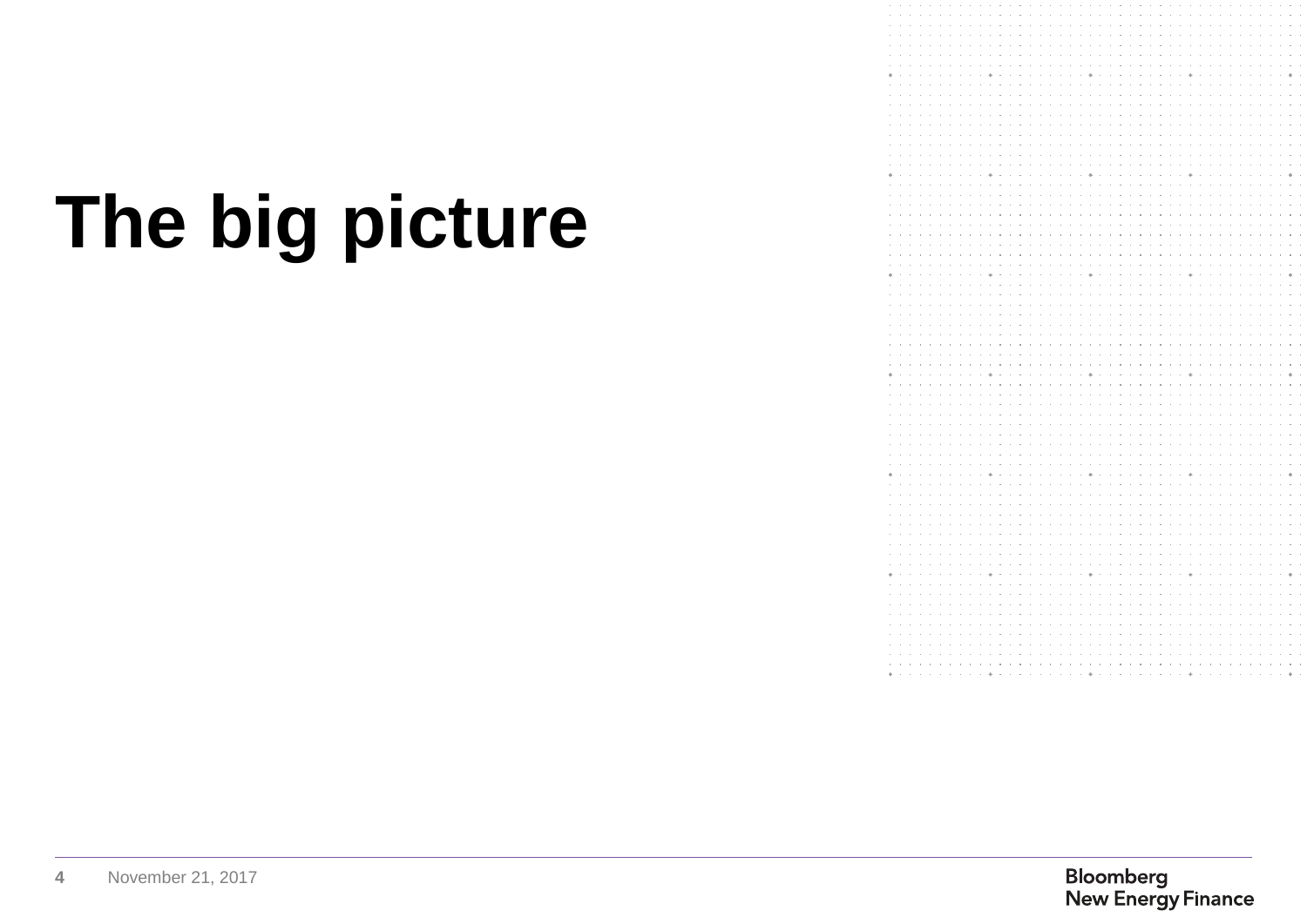### **Non-OECD countries buy most solar panels from China**

Renewables, and in particular solar, are not rich-world luxuries anymore. Countries in Asia, Africa and Latin America now collectively buy more PV equipment from China than OECD countries. The trend is primarily driven by India, and as a distant second, Pakistan. Africa is not (yet) seeing the growth. Not a single country in Sub-Saharan Africa was among the top-10 buyers of PV panels in 1H 2017. The vast majority of PV panels will be installed in utility-scale solar farms. The small-scale and rooftop PV market outside the OECD and China was about 0.7-1GW in 2015 and 2016.

#### **PV exports from China to emerging countries**

 $\Omega$ 100 200 300 400 500 600 700 800 Jan Feb Mar Apr May Jun Jul Aug Sep Oct Nov Dec Jan Feb Mar Apr May Jun Jul Aug 2016 2017 \$ million ■India ■Pakistan ■Africa ■Other emerging markets

<span id="page-5-0"></span>*Source: Bloomberg New Energy Finance, Sinoimex For more, see* **[3Q 2017 Frontier Power Market Outlook](https://www.bnef.com/core/insights/16697)**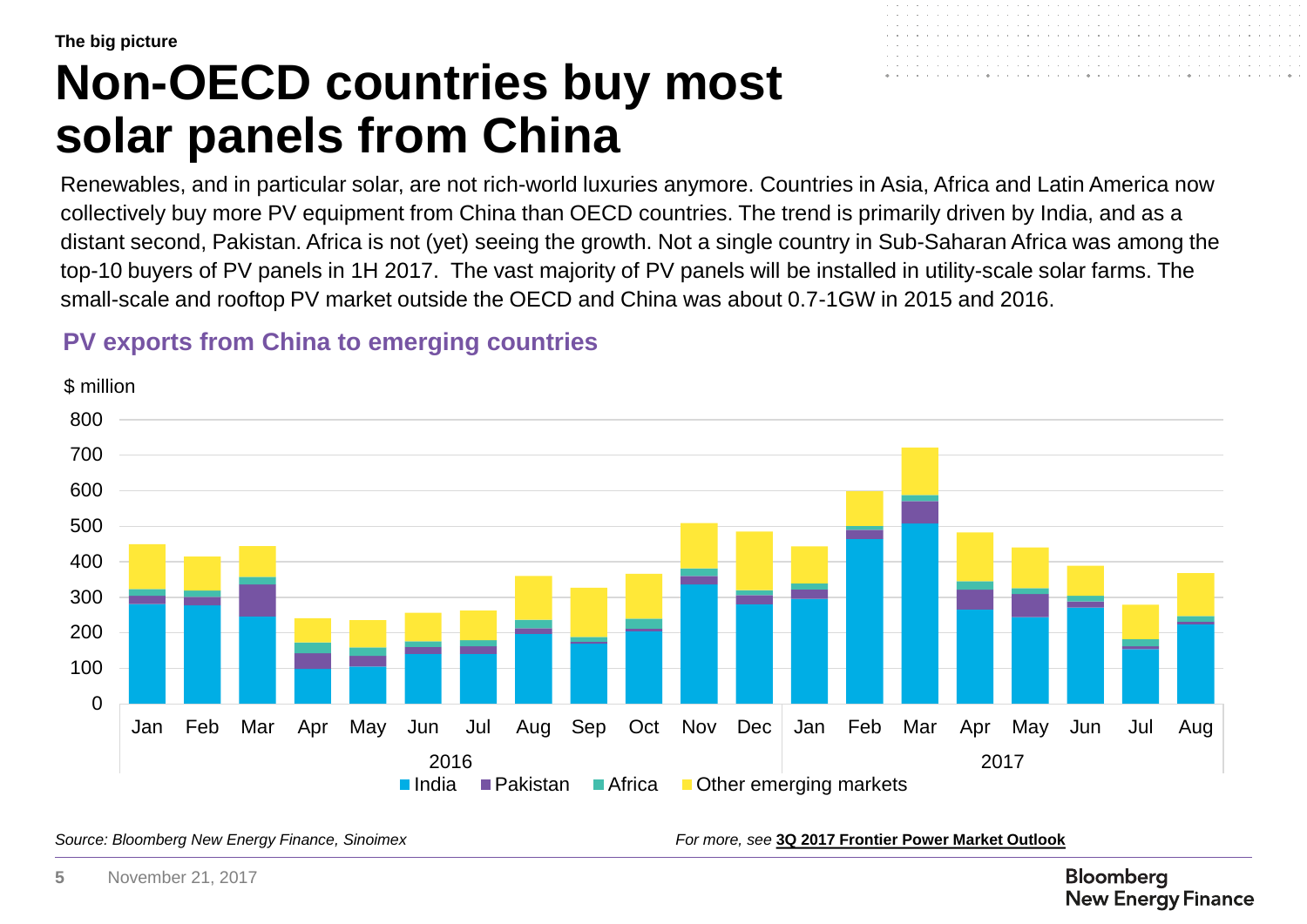### **It takes less to power the next billion than to run Malaysia**

#### **Energy needs of 1.2 billion people without electricity access compared with countries**



<span id="page-6-0"></span>*Source: Bloomberg New Energy Finance. Note: Appliance basket includes five lights, a TV, a radio, a fan and a large refrigerator.*

Using the technologies used two decades ago, powering the basic needs of 1.2 billion people would have required just under 500TWh per year, equivalent to the needs of a G20 economy like South Korea (see chart).

Modern appliances, such as LED lights, TVs and refrigerators, have seen energy efficiency improvements of as much as 80%. Using those appliances, the same basic services for 1.2 billion people now require just 134TWh annually.

While this benefits consumers it also reduces the incentive for utilities to reach this population with traditional business models. Because the amount of energy that can be sold is now so small, powering the next billion will be more about selling access, not just energy.

Utilities in developing countries are building power stations for industrial and urban demand, which often grows fast enough to keep them busy. Reaching isolated areas that need just short bursts of tiny quantities of power is a different business model, and it may best be served with different technologies. Investing in small manufacturing and agriculture that can raise local incomes is the only way to raise power consumption in the long term.

For more, see **[Charging the Next Billion Smartphones](https://www.bnef.com/core/insights/17077)**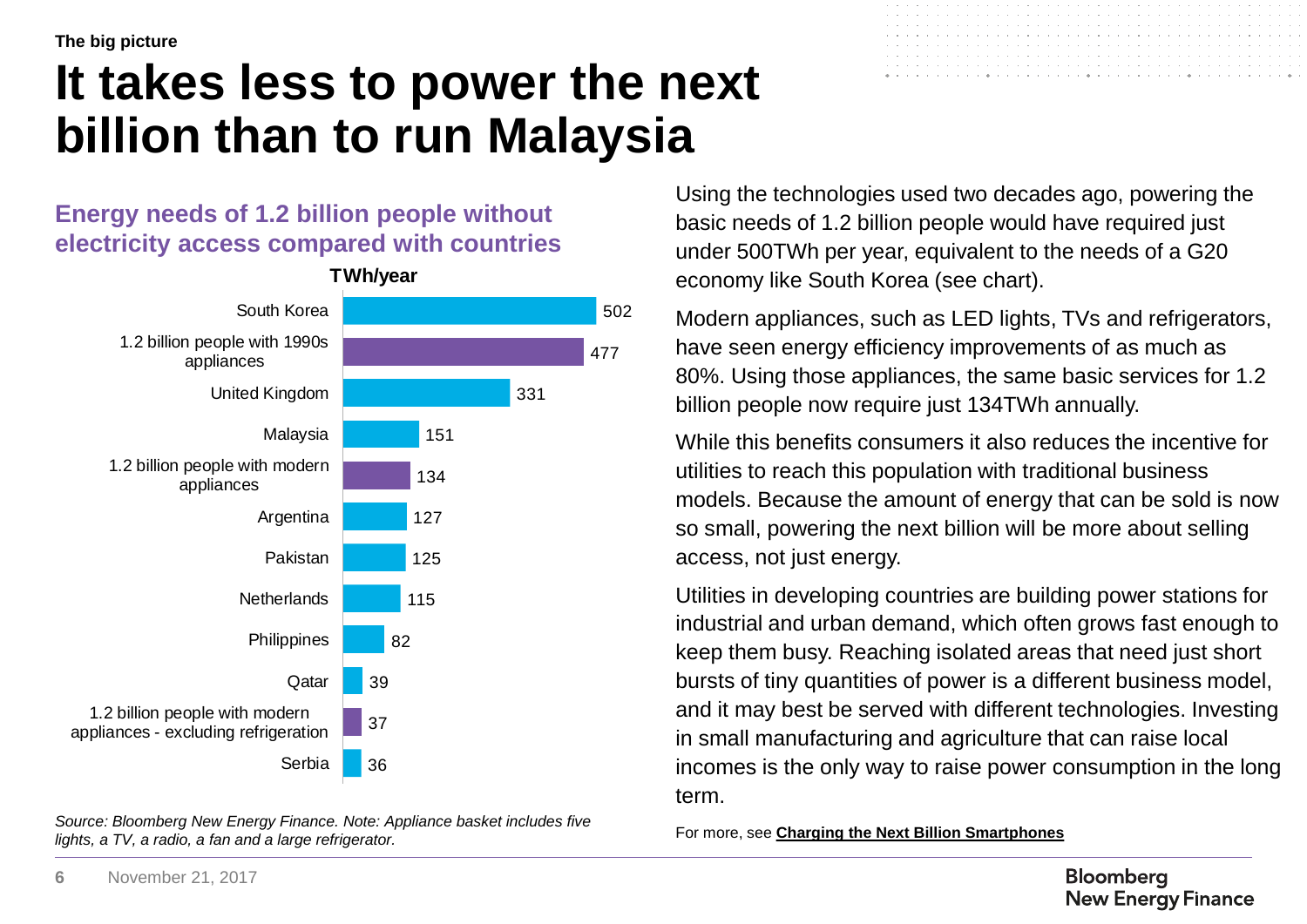### **Distributed systems don't need to be cheaper, just ready sooner**

The role that solar and storage can play in the energy system of developing countries is often compared with the role of wireless cellular phones, which allowed these countries to leapfrog landline telephones and go straight to mobiles.

But the real difference is not in the type of electrical connection. The main difference between utility-scale energy and distributed technologies such as solar is that they are modular and pre-fabricated. Most of the economies of scale happen in the factory, not at deployment. Once they leave the factory gate, they can be deployed more quickly and in far more places than a utility-scale power plant could be.



#### **Distributed energy**



'Big manufacturing' Demand-driven Responsive to infrastructure gaps

**On demand access to energy**

<span id="page-7-0"></span>*Photo credits: Wikimedia, Bloomberg New Energy Finance* From From Many For more, see **[Powering the Next Billion Consumers](https://www.bnef.com/core/insights/15210)**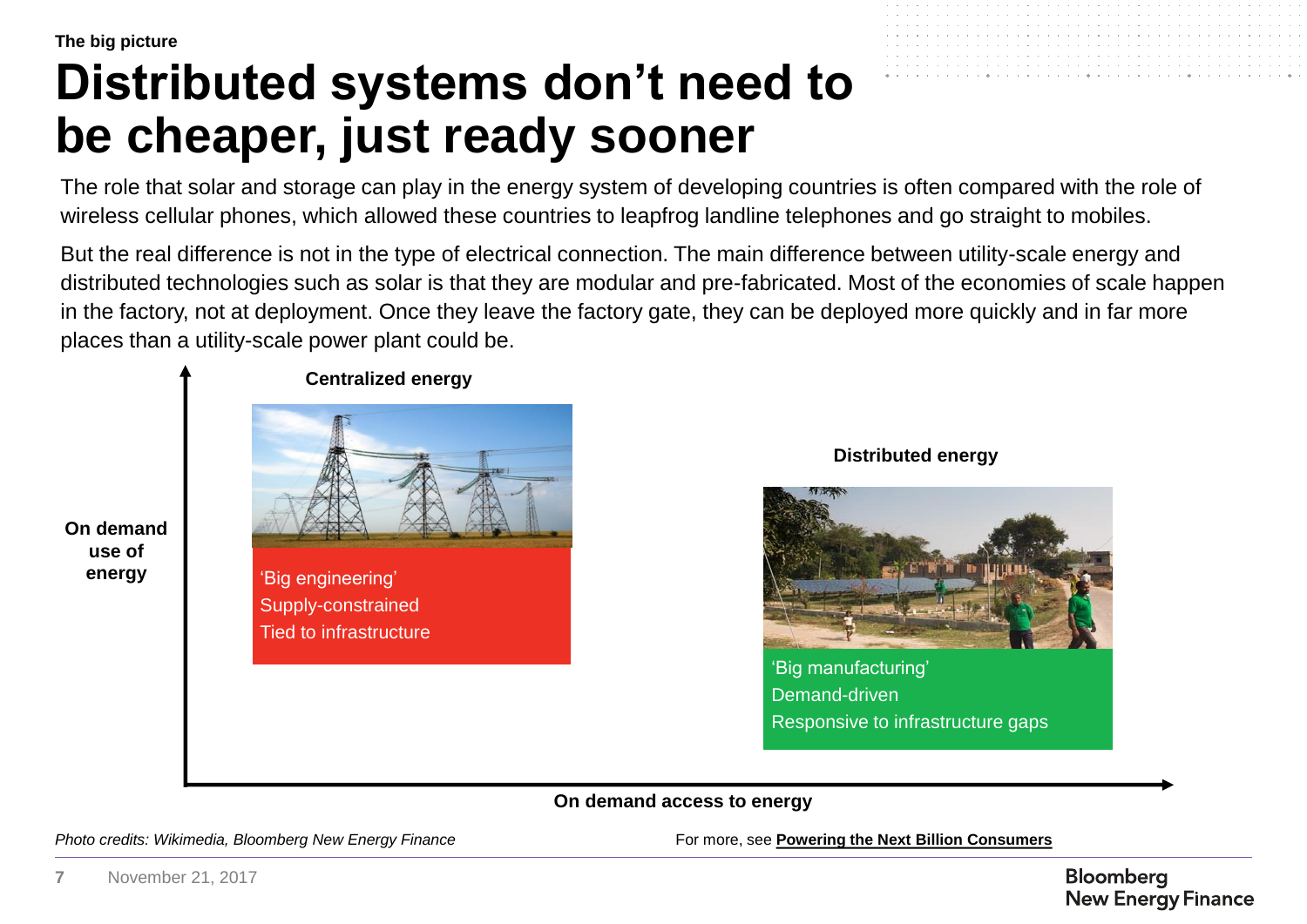### **The largest solar deal in Africa this year was off the grid**

#### **Disclosed solar asset finance and pay-as-you-go debt deals in Sub-Saharan Africa (2017 only)**

![](_page_8_Figure_3.jpeg)

- Small-scale solar projects, including debt financing for distributed portfolios, accounted for five of the eleven largest solar deals in Africa between January and October 12, 2017.
- This is not necessarily because off-grid financing is a large market, but because many utility-scale projects in the pipeline struggle with permitting, land acquisition, securing a power purchasing agreement and financing. Off-grid solar companies may be able to move faster because they do not require regulated tariffs.

<span id="page-8-0"></span>*Source: Bloomberg New Energy Finance. Note: excludes an undisclosed "eightdigit" U.S. dollar deal.*

For more, see **[M-Kopa's](https://www.bnef.com/core/insights/17183) [Shilling Debt Boosts Solar Kits in Africa](https://www.bnef.com/core/insights/17183)**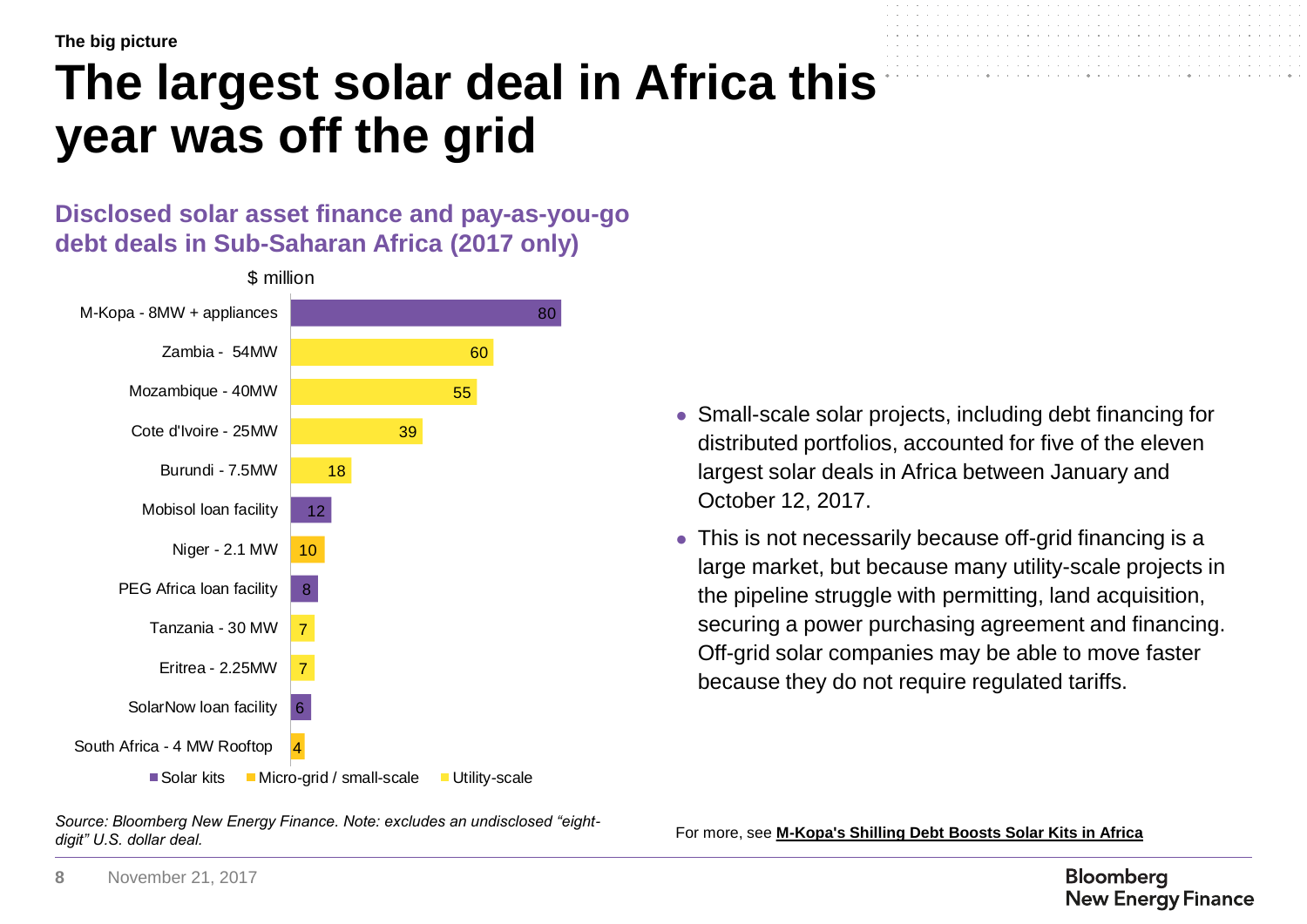# **Weak and unreliable grid areas**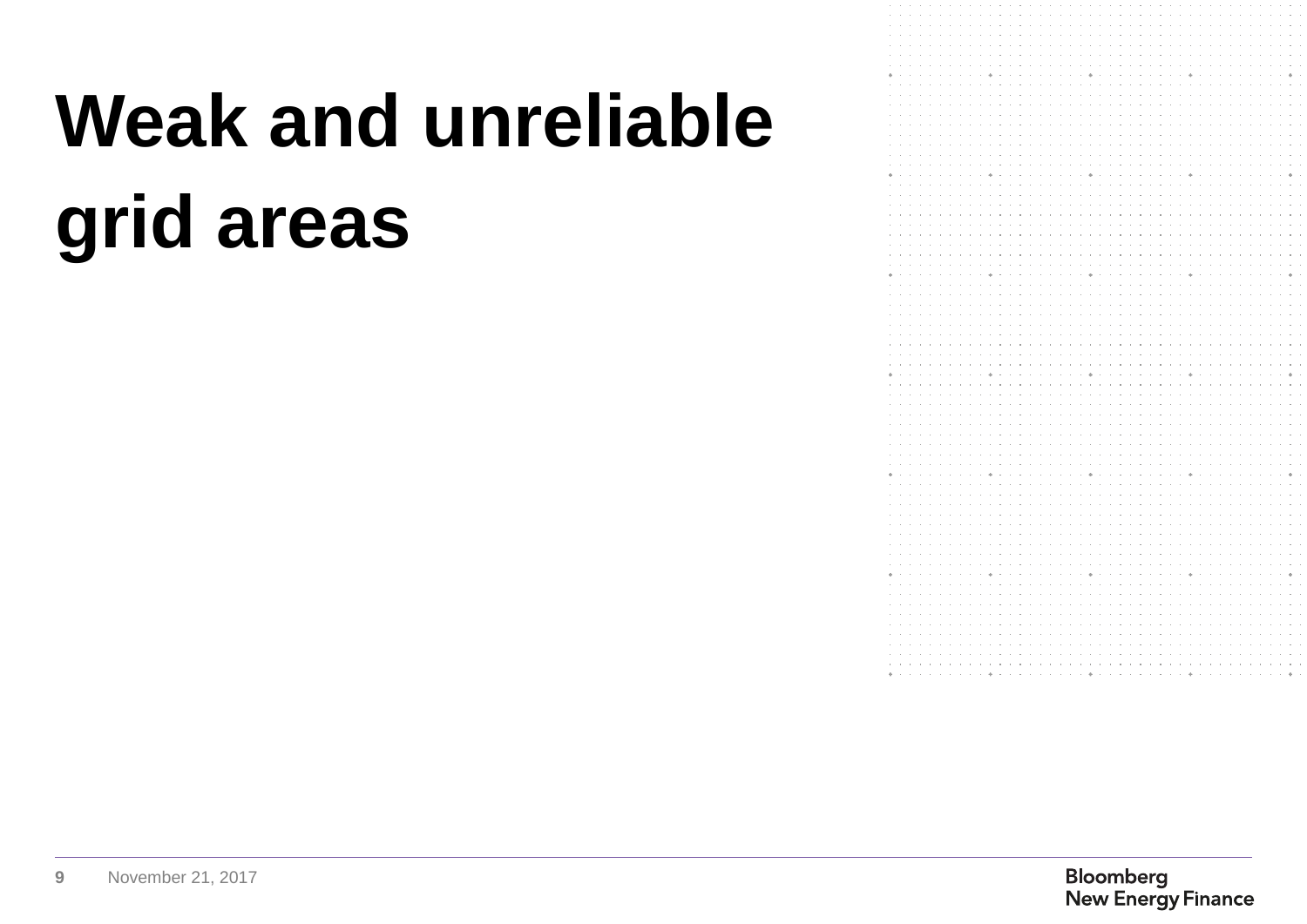**Weak and unreliable grid areas**

### **India made major strides towards 24/7 power**

The gap between supply and demand for electricity in India has sharply narrowed over the past five years, as the country installed 113GW of new capacity since 2012. Power outages have on average significantly declined during that time. However, that improvement in quality and reliability of electricity did not reach all customers, and many second-tier areas remain exposed to patchy supply.

Village electrification has also marched ahead. The government has a tendency to call a village electrified even when most of the population remains without power, but there has been real progress. Solar lantern distributors have mentioned demand for their wares is declining due to better power availability.

#### **India's average duration of reported power cuts**

#### **Indian villages to be electrified, by scheme**

15,167

3,285

![](_page_10_Figure_6.jpeg)

**Bloomberg New Energy Finance** 

2,385

2,944

<span id="page-10-0"></span>**10** November 21, 2017

Hours per month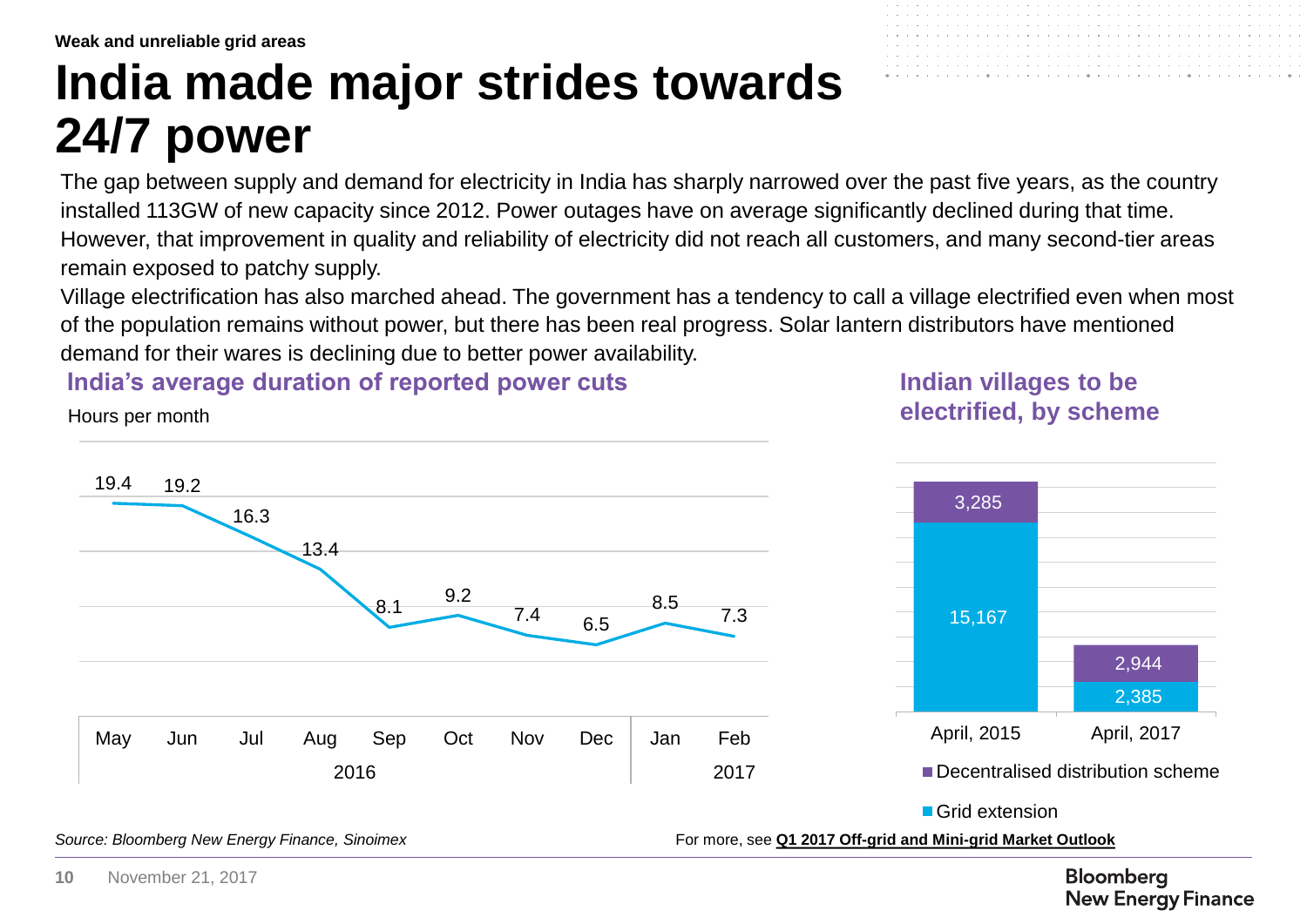### **Distributed energy outside the OECD is a \$40 billion industry**

Diesel generators have long been the technology of choice in areas where reliable grid electricity is unavailable. In 2015, developing countries bought and installed about 600,000 units annually, totaling an estimated 29GW of capacity. About half of this is in units smaller than 0.3MW. There is a mature market and supply chain to sell, fuel and maintain this kit. Despite usually being competitive with diesel, solar currently has less than 3% of the market for distributed energy capacity in developing countries, but considerable potential.

#### **Power capacity additions in developing countries in 2015**

![](_page_11_Figure_4.jpeg)

*Source: Bloomberg New Energy Finance, PGS Consulting. Note: excludes China, Russia and other non-OECD countries with very reliable electricity grids.* 

For more, see **[The Addressable Market for Off-grid Renewables](https://www.bnef.com/core/insights/16355)**

<span id="page-11-0"></span>**11** November 21, 2017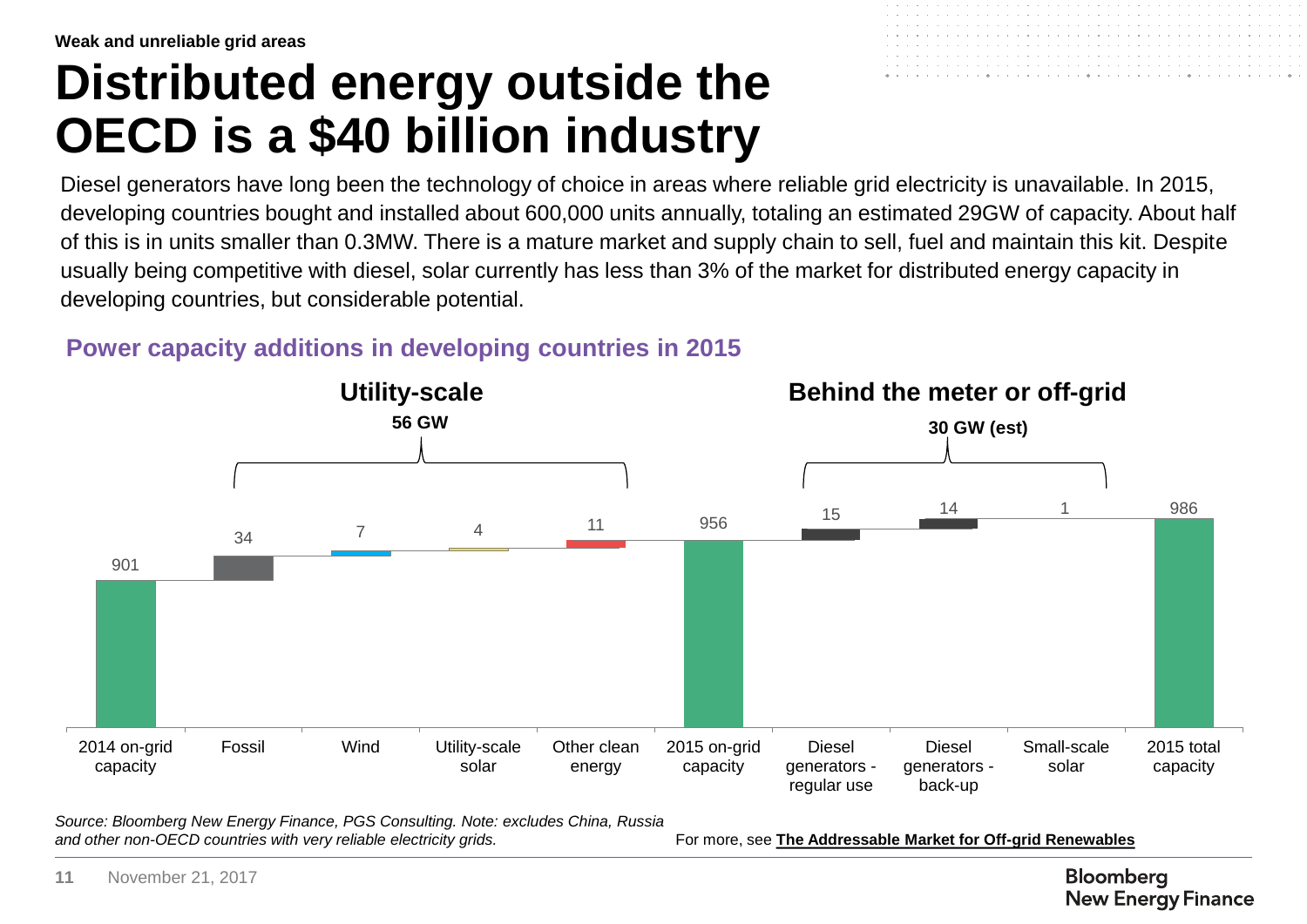### **Solar can shield African businesses from price increases**

![](_page_12_Figure_2.jpeg)

#### **Grid and outages sensitivity for commercial customers**

![](_page_12_Figure_4.jpeg)

#### Commercial Grid Tariffs (\$/MWh) Commercial Grid Tariffs (\$/MWh)

<span id="page-12-0"></span>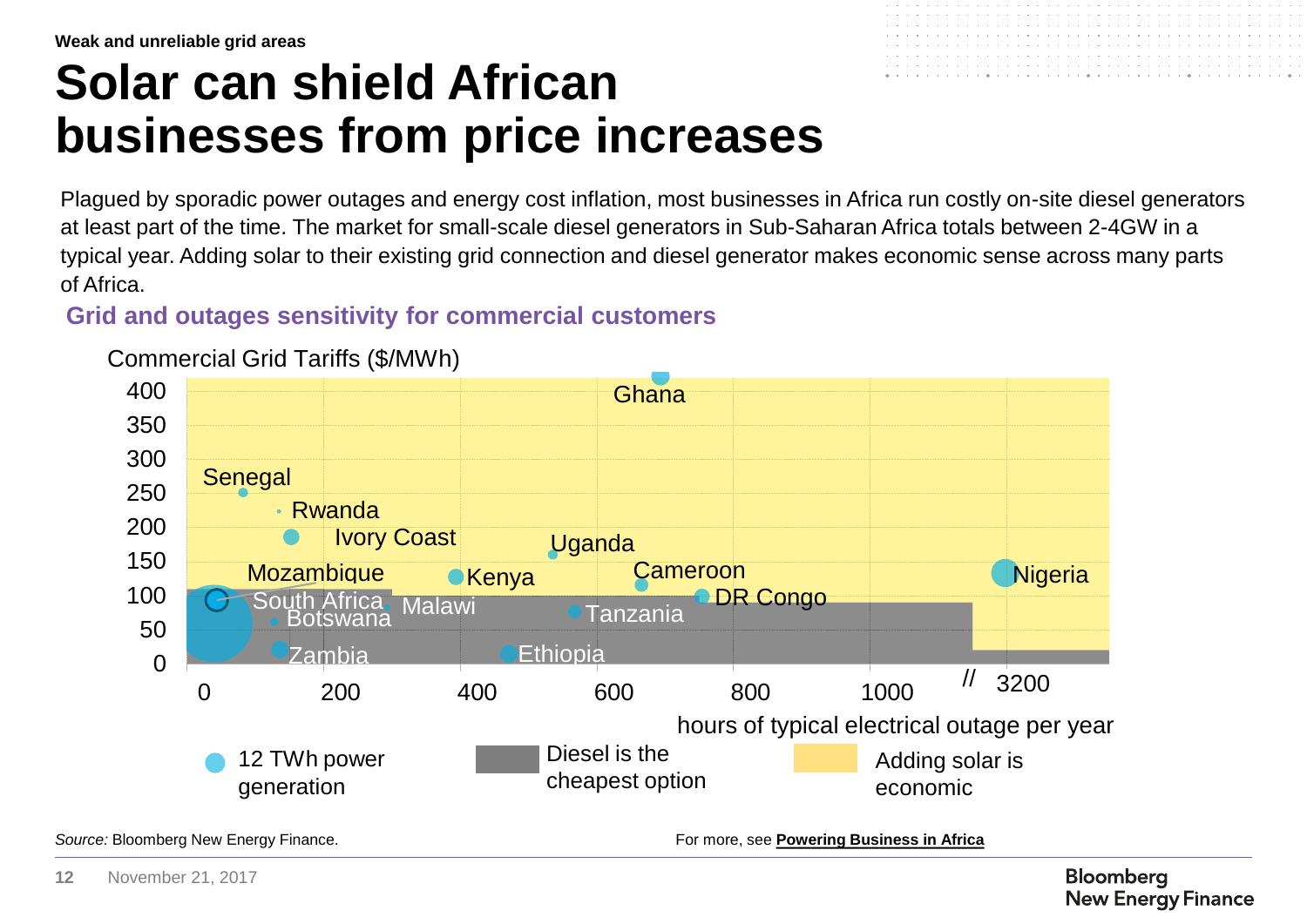# <span id="page-13-0"></span>**Distributed infrastructure**

![](_page_13_Picture_1.jpeg)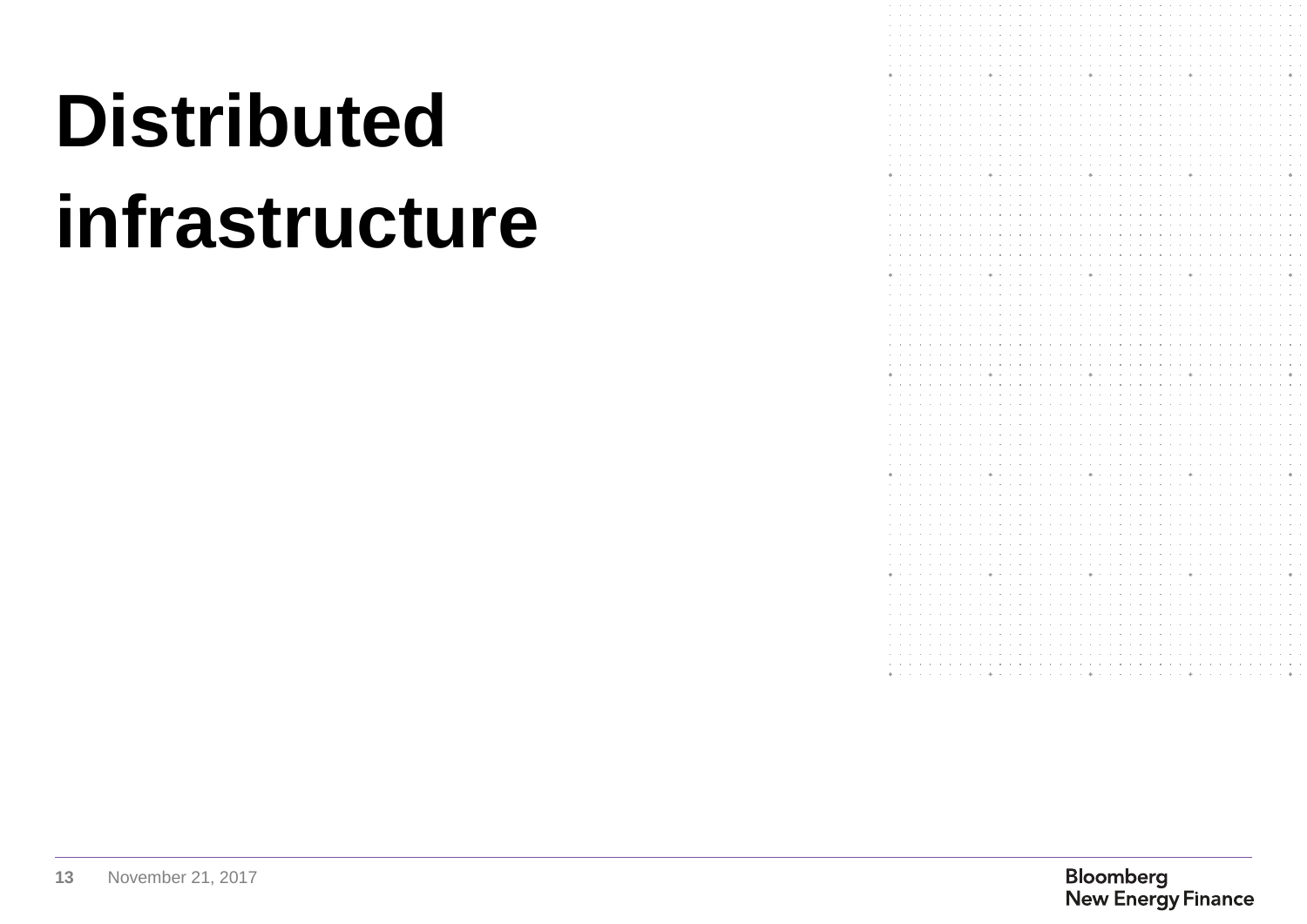**Distributed infrastructure**

### **Solar and storage make sense for telecoms**

Hybrid energy systems consisting of solar panels, a battery and a diesel generator are the cheapest way to run the world's one million telecom towers that today have unreliable grid supplies. Telecoms and their suppliers spend around \$3.8 billion on diesel for their towers today, but solar has a market share of only 3%. But the market is picking up. Orange is working with Engie on re-powering its towers in Senegal, Ivory Coast and Cameroon. Mitsui has invested \$9 million in India's OMC, a start-up focused on solar-power for telecoms.

#### **Estimated cost of electricity to power an off-grid telecom tower in 2025**

![](_page_14_Figure_4.jpeg)

Cost of electricity (\$/kWh)

*Source: Bloomberg New Energy Finance. Note: Solar hybrid is PV, diesel generator, and lithium-ion battery.* 

For more, see **[Using Solar to Cut Telecom Tower Costs](https://www.bnef.com/core/insights/16417)**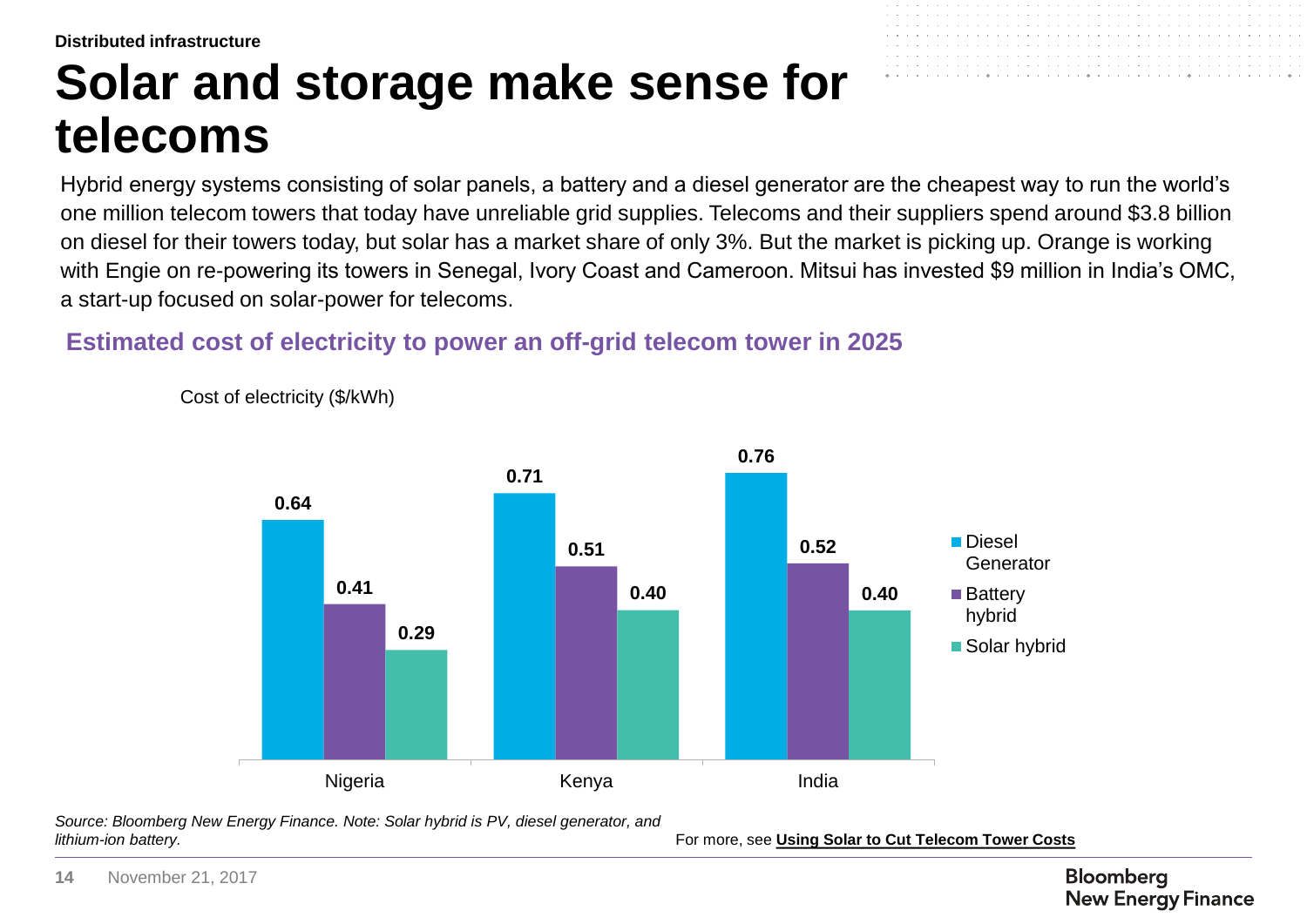### **Powering agriculture has potential, but limited track record**

Powering agriculture appears to be a missed opportunity. In India, the sector consumes just under a fifth of the electricity and an even larger share of electricity subsidies. The country could economically replace at least 8 million diesel-powered water pumps. Deployment of solar-powered water pumps has risen 270% over 2014-16, but still lags far behind the official ambitions. In Africa, the sector is even less developed. More broadly, agricultural processing powered by distributed energy could capture more value locally. It could also be easier to finance because it powers machines that produce revenue to the farmer and can service debt. Commodity companies that either buy produce from farmers or sell them fertilizer may be well positioned to run such projects.

**Solar irrigation pumps installed in India**

#### *Source: Bloomberg New Energy Finance, Power Finance Corporation, MNRE* For more, see **[India's \\$60 Billion Solar Irrigation Opportunity](https://www.bnef.com/core/insights/16205)** 7 7 9 12 12 20 43 128 FY2010 FY2011 FY2012 FY2013 FY2014 FY2015 FY2016 May 2017 Thousands, cumulative **Industrial** 40% **Residential** 25% **Agriculture** 18% **Commercial** 9% **Others** 8% **FY2017, 1,066TWh**

**Electricity consumption in India**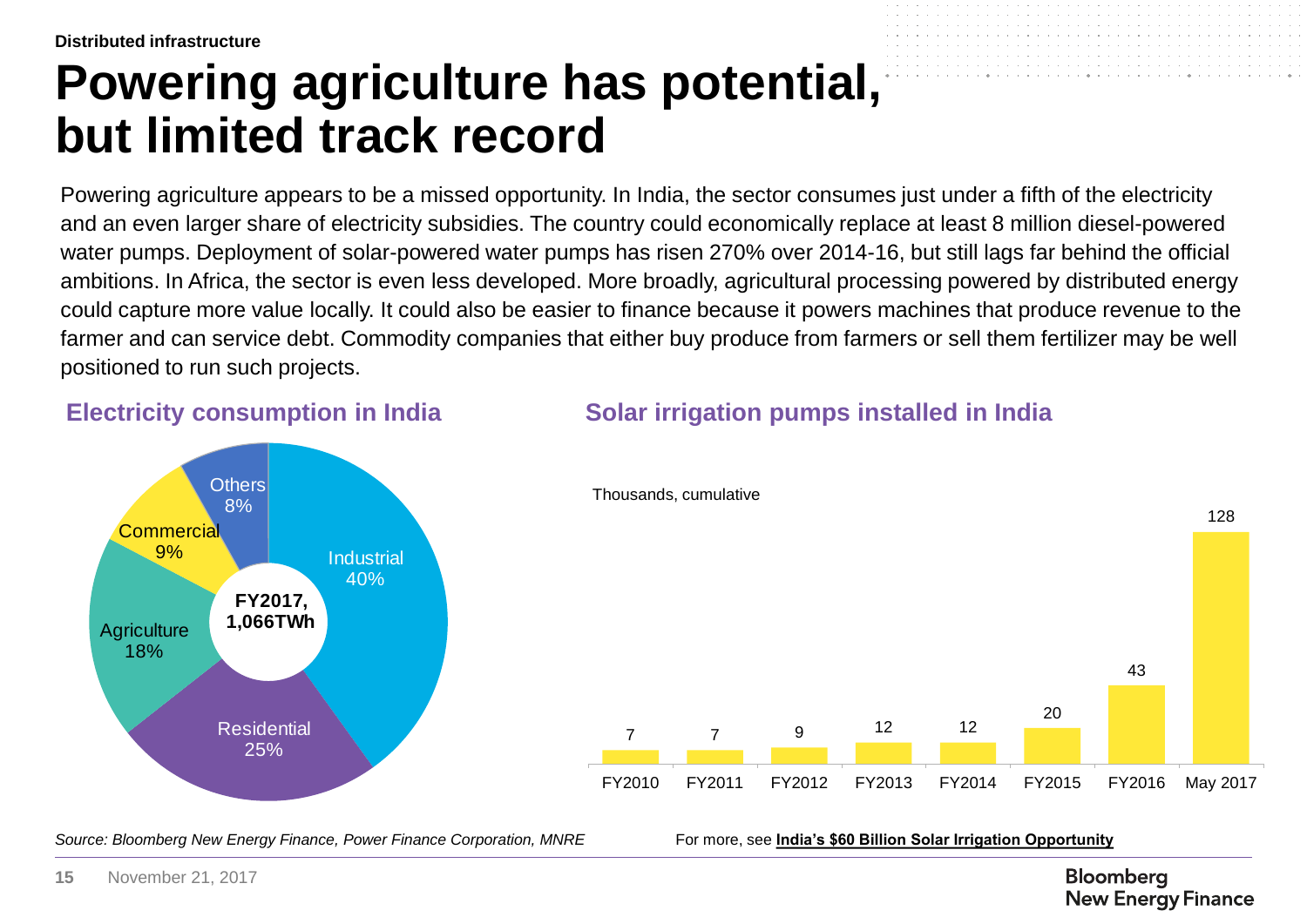# **The next billion consumers**

![](_page_16_Picture_1.jpeg)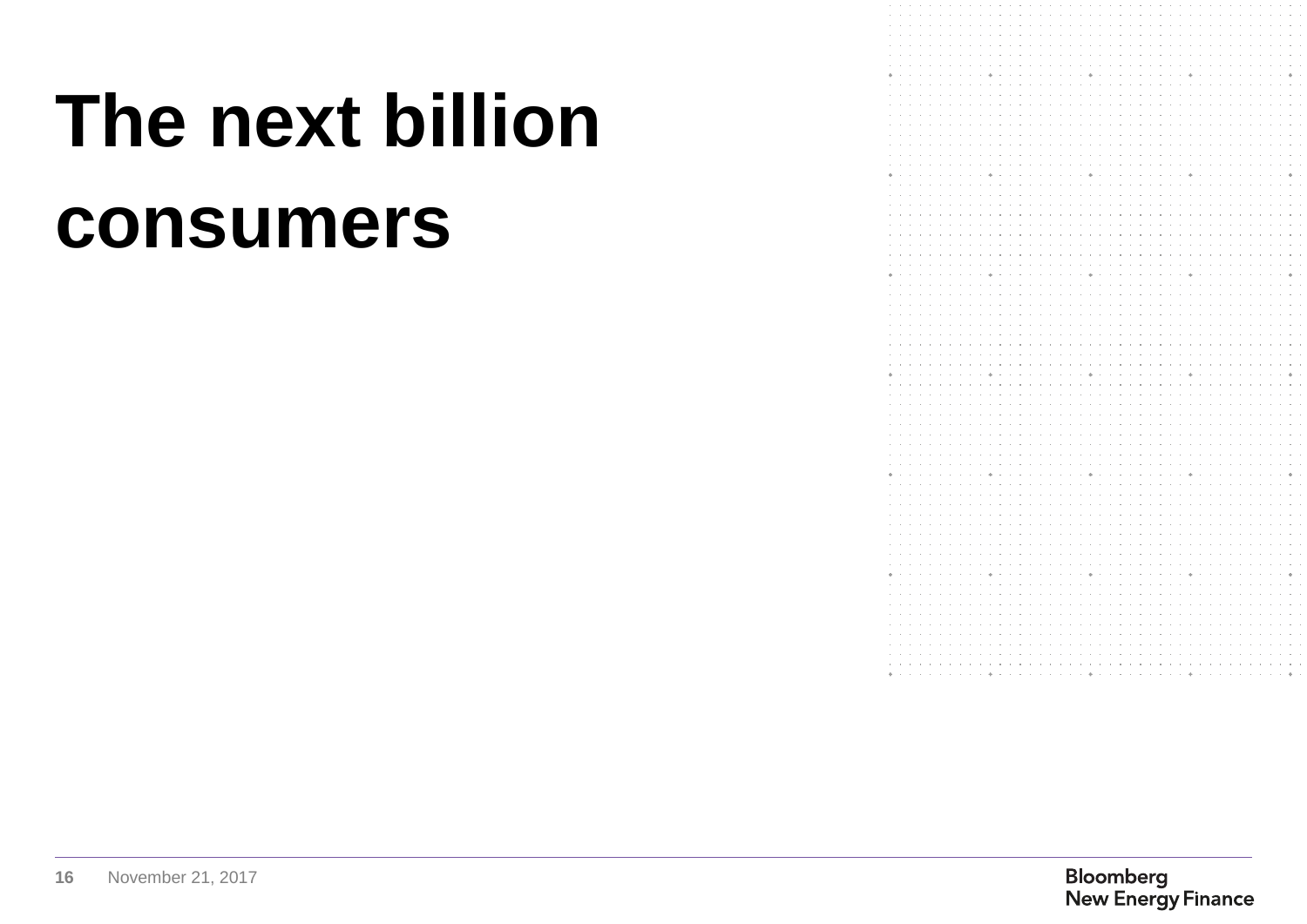### **The richest 20% of micro-grid consumers buy most of the power**

Financing rural micro-grids is difficult because they usually operate as small utilities, fully exposed to the revenue they collect from retail sales. The data shows that where power is available, rural consumption is very unequally distributed. The financial success of a rural micro-grid relies on the wealthiest families in the village and businesses. The ability to pay for power also fluctuates over time. In most micro-grids, four out of five customers had a zero or negative account balance for at least six days. Pricing models must allow for such flexibility.

#### **Rural micro-grid revenue split for a sample of five assets**

![](_page_17_Figure_4.jpeg)

#### Share of total consumption

*Source: Bloomberg New Energy Finance, Sparkmeter For more, see* **[3Q 2017 Frontier Power Market Outlook](https://www.bnef.com/core/insights/16697)**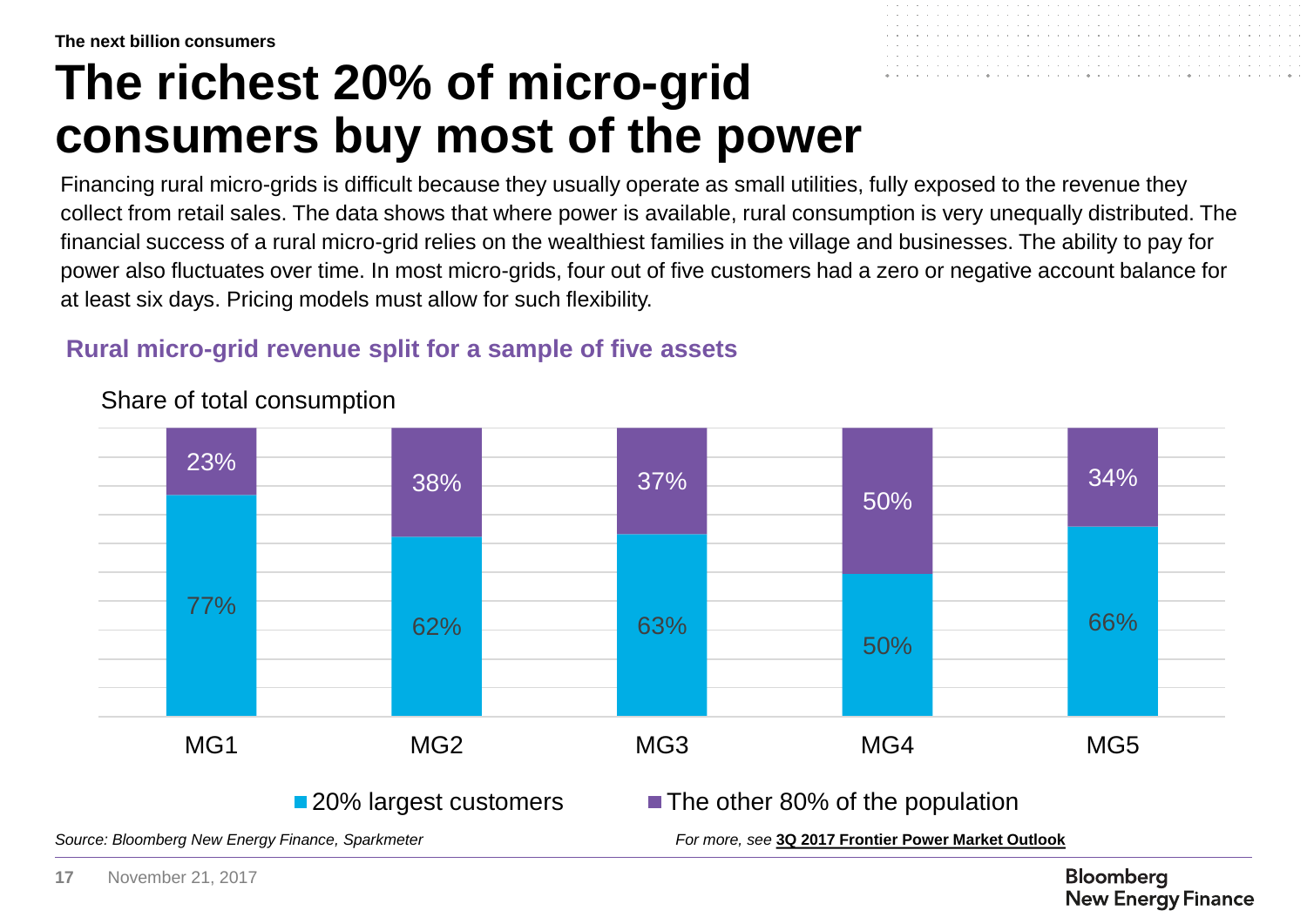### **Cheap smartphones create demand for solar chargers**

![](_page_18_Figure_2.jpeg)

#### **Estimated cost of off-grid smartphone ownership**

![](_page_18_Figure_4.jpeg)

*Source: Bloomberg New Energy Finance, Research ICT Africa, Facebook. Assumes that handset costs are distributed over 36 months. Five battery charges per week.* 

For more, see **[Charging the Next Billion Smartphones](https://www.bnef.com/core/insights/17077)**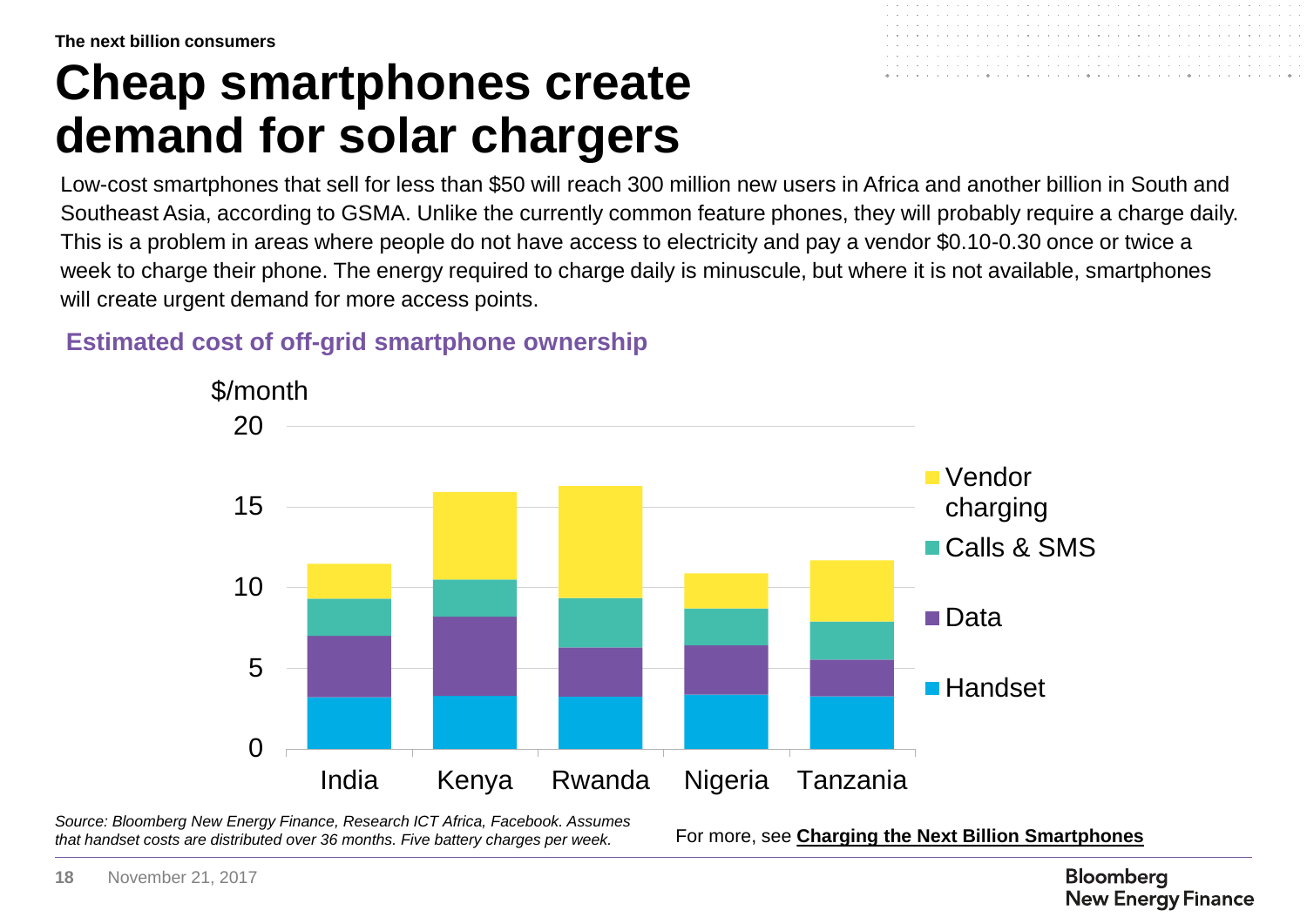### **Pay-as-you-go solar uptake roughly doubled every year**

![](_page_19_Figure_2.jpeg)

#### **Cumulative unit sales by pay-as-you-go operators**

Cumulative products sold (millions)

<span id="page-19-0"></span>![](_page_19_Figure_5.jpeg)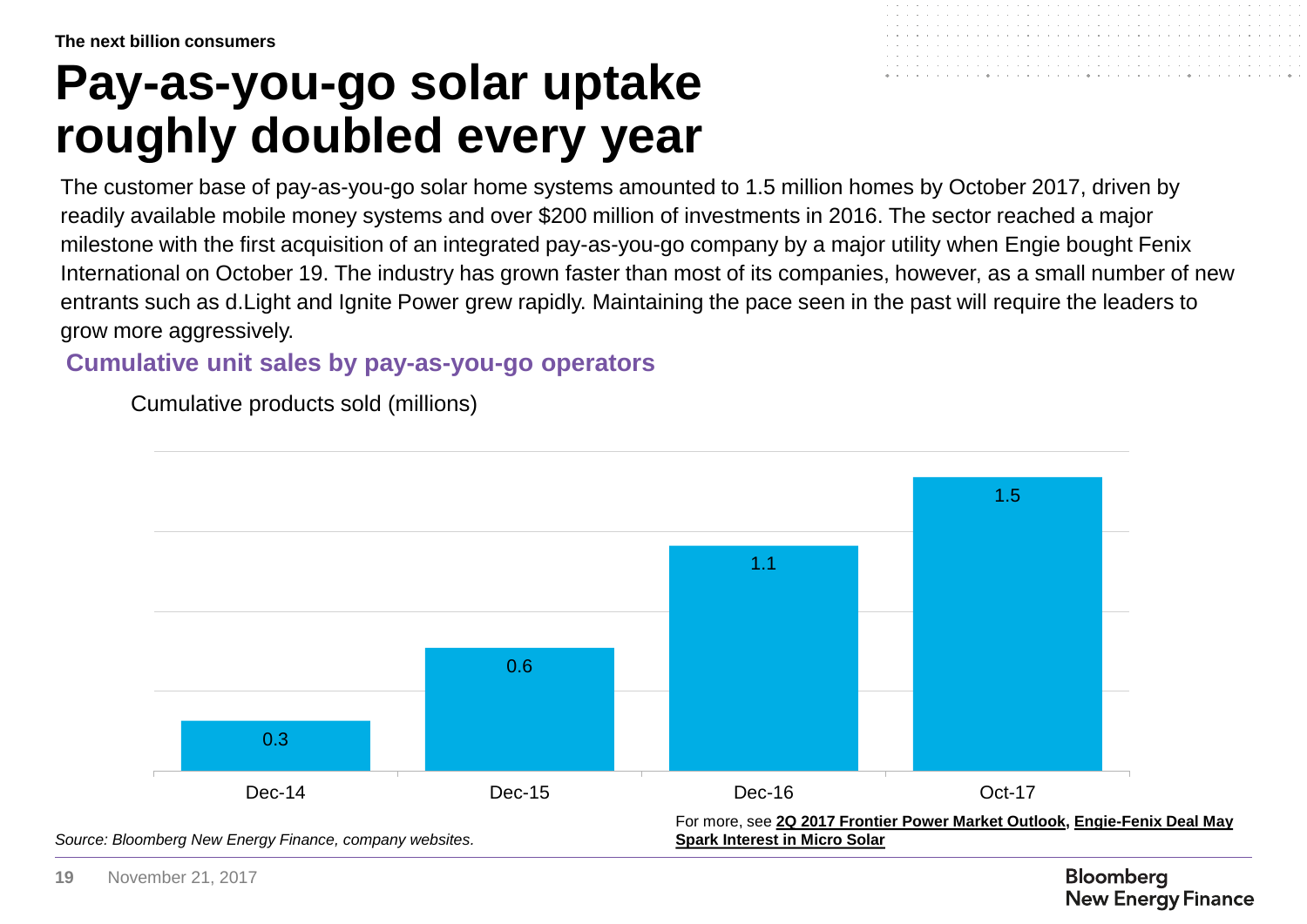### **Unexpected partnerships are seeking to power the next billion**

![](_page_20_Figure_2.jpeg)

In frontier markets, reaching the last mile is crucial. This is not just true for energy retailers, but for any retailer. Multinationals focused on telecoms, internet or satellite services, insurance and even beverages have all partnered with solar companies to benefit from a combination of energy, mobile connectivity, payment information and distribution channels. This is very different from the traditional utility business model.

**Solar and connectivity partnerships (sample list)**

![](_page_20_Figure_5.jpeg)

<span id="page-20-0"></span>**20** November 21, 2017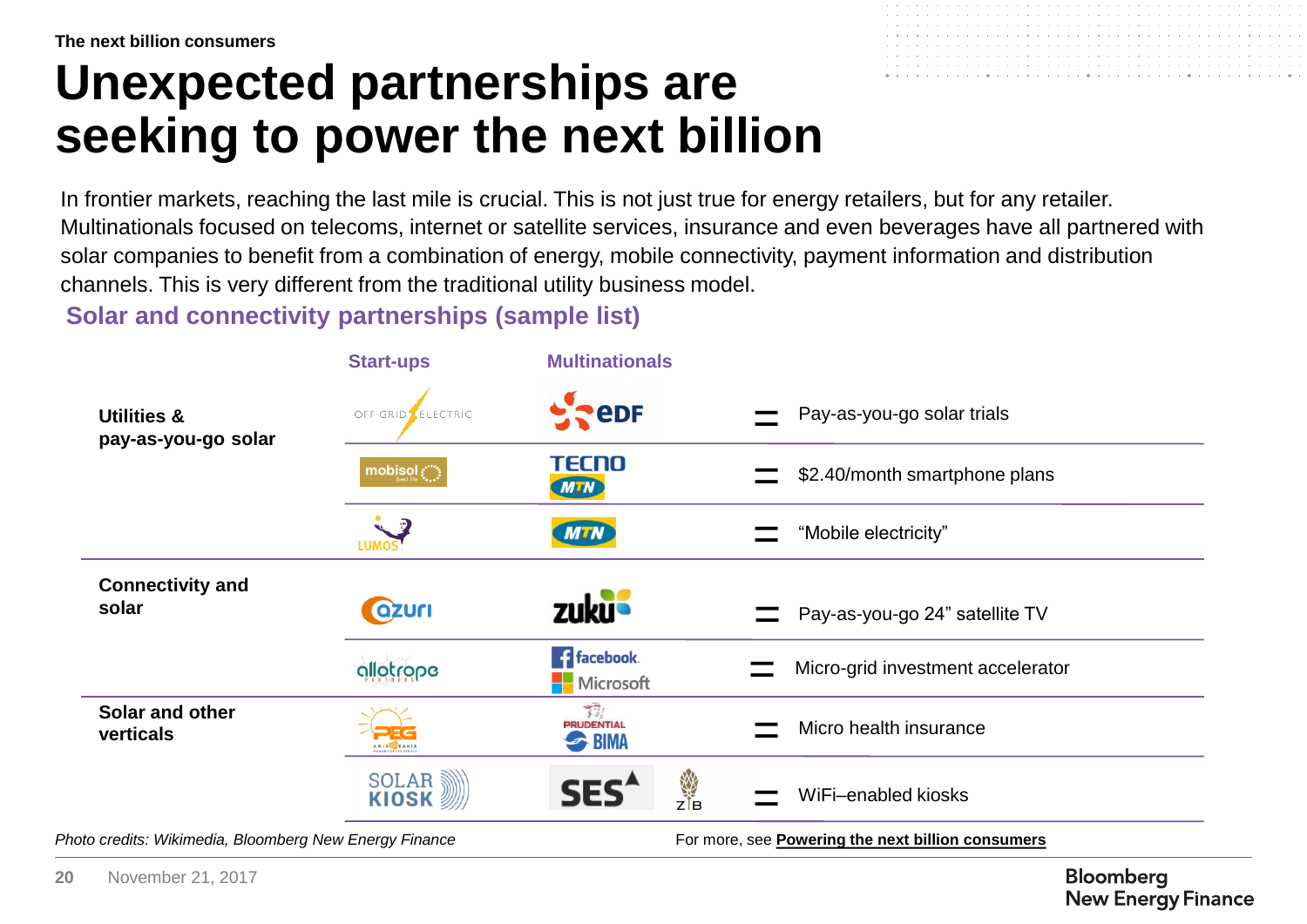### **Copyright and disclaimer**

![](_page_21_Figure_1.jpeg)

This publication is the copyright of Bloomberg New Energy Finance. No portion of this document may be photocopied, reproduced, scanned into an electronic system or transmitted, forwarded or distributed in any way without prior consent of Bloomberg New Energy Finance.

The information contained in this publication is derived from carefully selected sources we believe are reasonable. We do not guarantee its accuracy or completeness and nothing in this document shall be construed to be a representation of such a guarantee. Any opinions expressed reflect the current judgment of the author of the relevant article or features, and does not necessarily reflect the opinion of Bloomberg New Energy Finance, Bloomberg Finance L.P., Bloomberg L.P. or any of their affiliates ("Bloomberg"). The opinions presented are subject to change without notice. Bloomberg accepts no responsibility for any liability arising from use of this document or its contents. Nothing herein shall constitute or be construed as an offering of financial instruments, or as investment advice or recommendations by Bloomberg of an investment strategy or whether or not to "buy," "sell" or "hold" an investment.